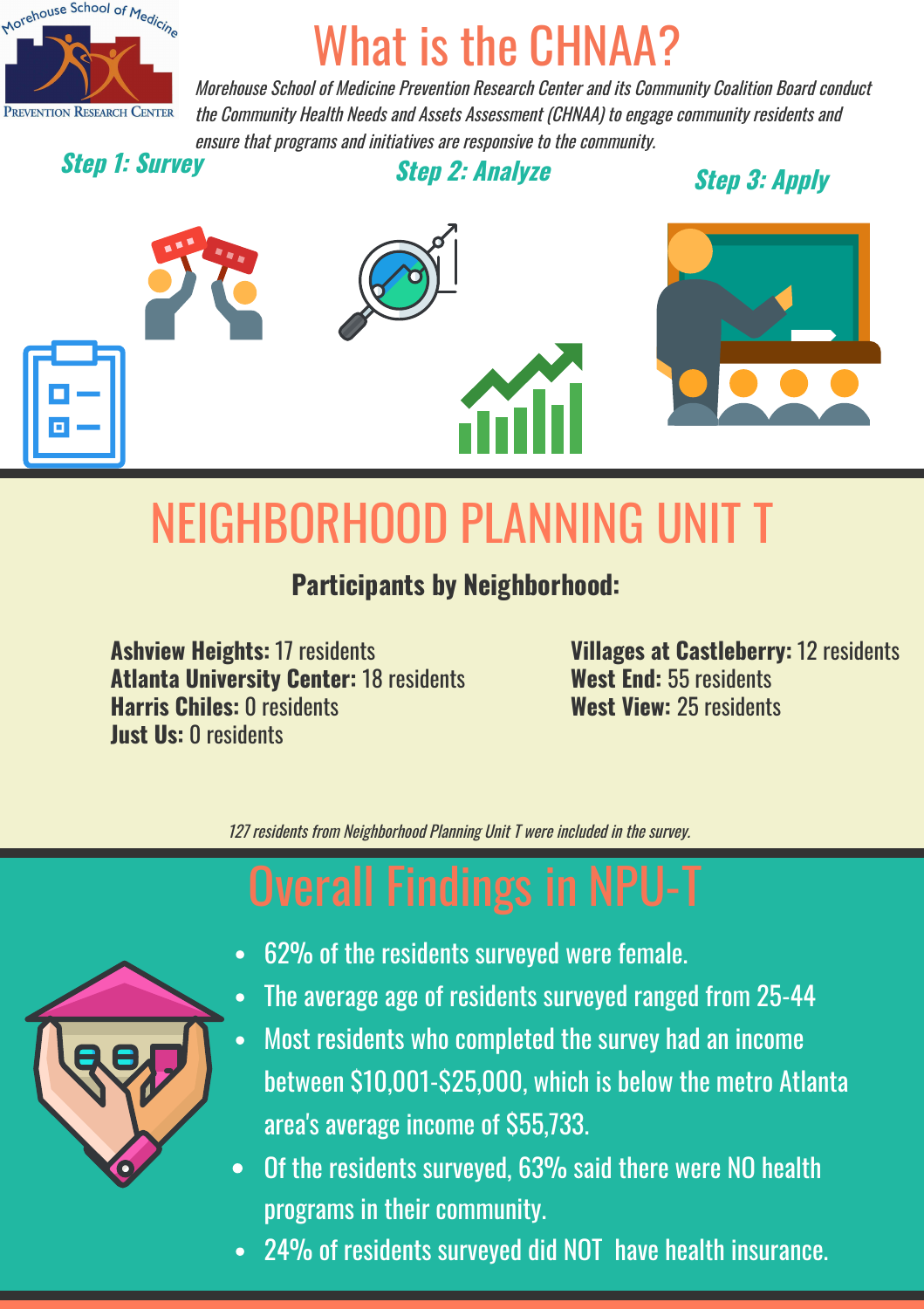

Top Priority: **Access to Healthy Foods**

Second Priority: **Employment**

Third Priority: **Poverty** 



Compiled from the 2017 Morehouse School of Medicine Community Health Needs and Assets Asses: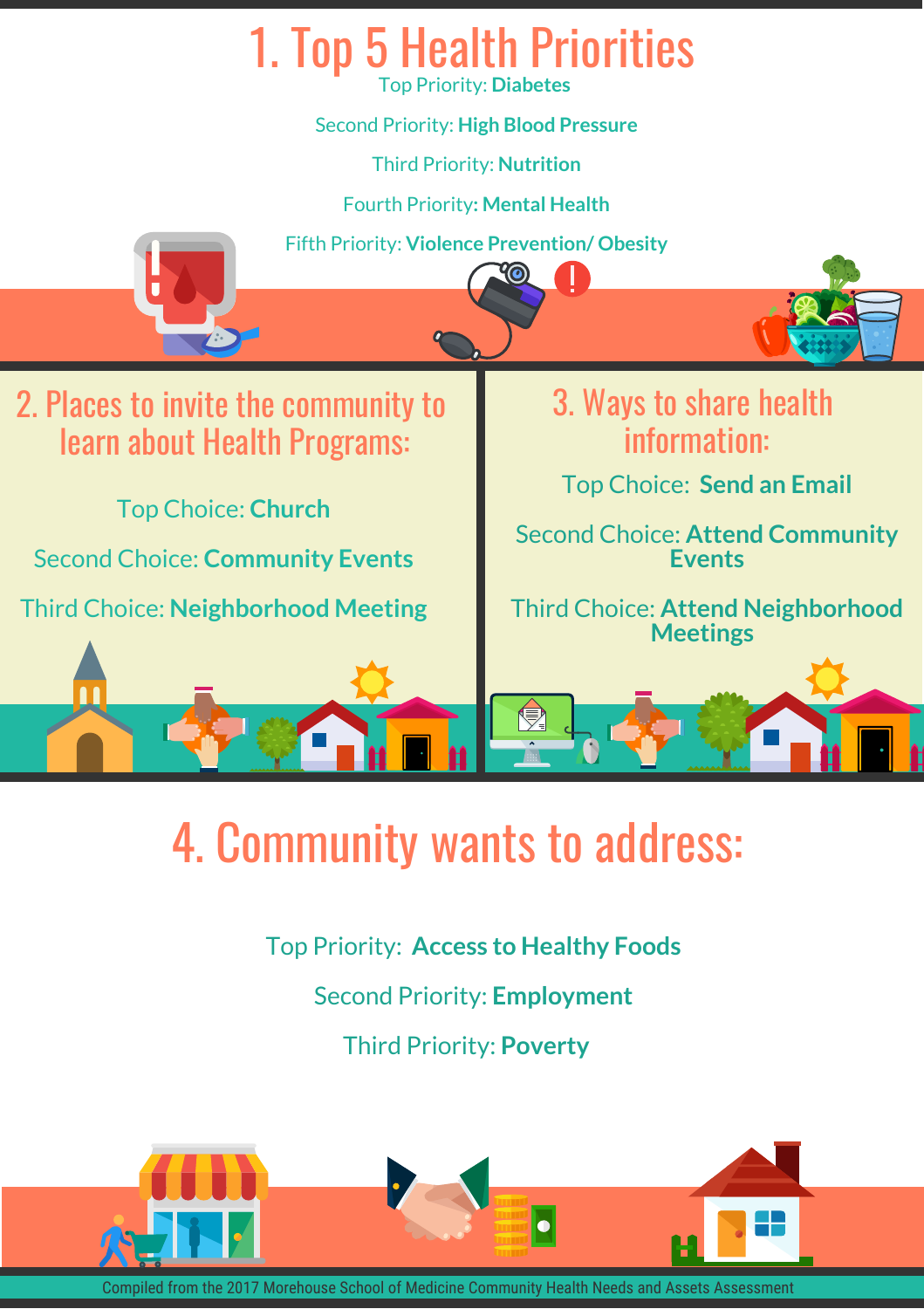

Morehouse School of Medicine Prevention Research Center and its Community Coalition Board conduct the Community Health Needs and Assets Assessment (CHNAA) to engage community residents and ensure that programs and initiatives are responsive to the community.

**Step 1: Survey** 

**Step 2: Analyze** 

**Step 3: Apply** 



# NEIGHBORHOOD PLANNING UNIT V

### **Participants by Neighborhood:**

**Adair Park: 17 residents Capitol Gateway: 4 residents** Mechanicsville: 24 residents

**Peoplestown: 23 residents Pittsburgh: 19 residents** Summerhill: 24 residents

111 residents from Neighborhood Planning Unit V were included in the survey.

- 73% of the residents surveyed were female.
- The average age of residents surveyed ranged from 25-34
- Most residents who completed the survey had an income at  $\bullet$ or below \$25,000 which is below the metro Atlanta area's average income of \$55,733.
- Of the residents surveyed, 43% said there were NO health programs in their community.
- 29% of residents surveyed did NOT have health insurance.  $\bullet$

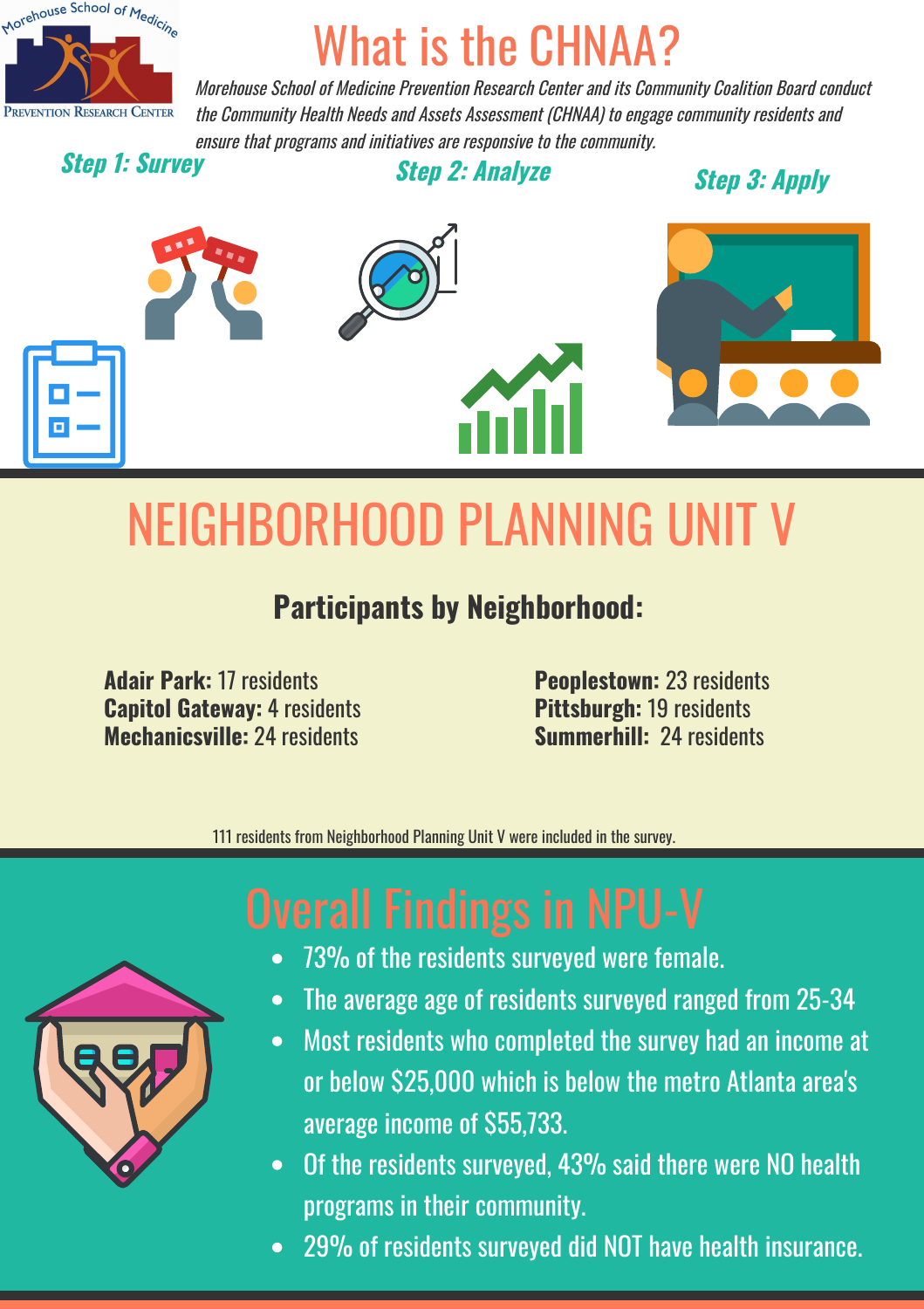

Top Priority: **Access to Healthy Foods**

Second Priority: **Employment**

Third Priority: **Housing** 



Compiled from the 2017 Morehouse School of Medicine Community Health Needs and Assets Asses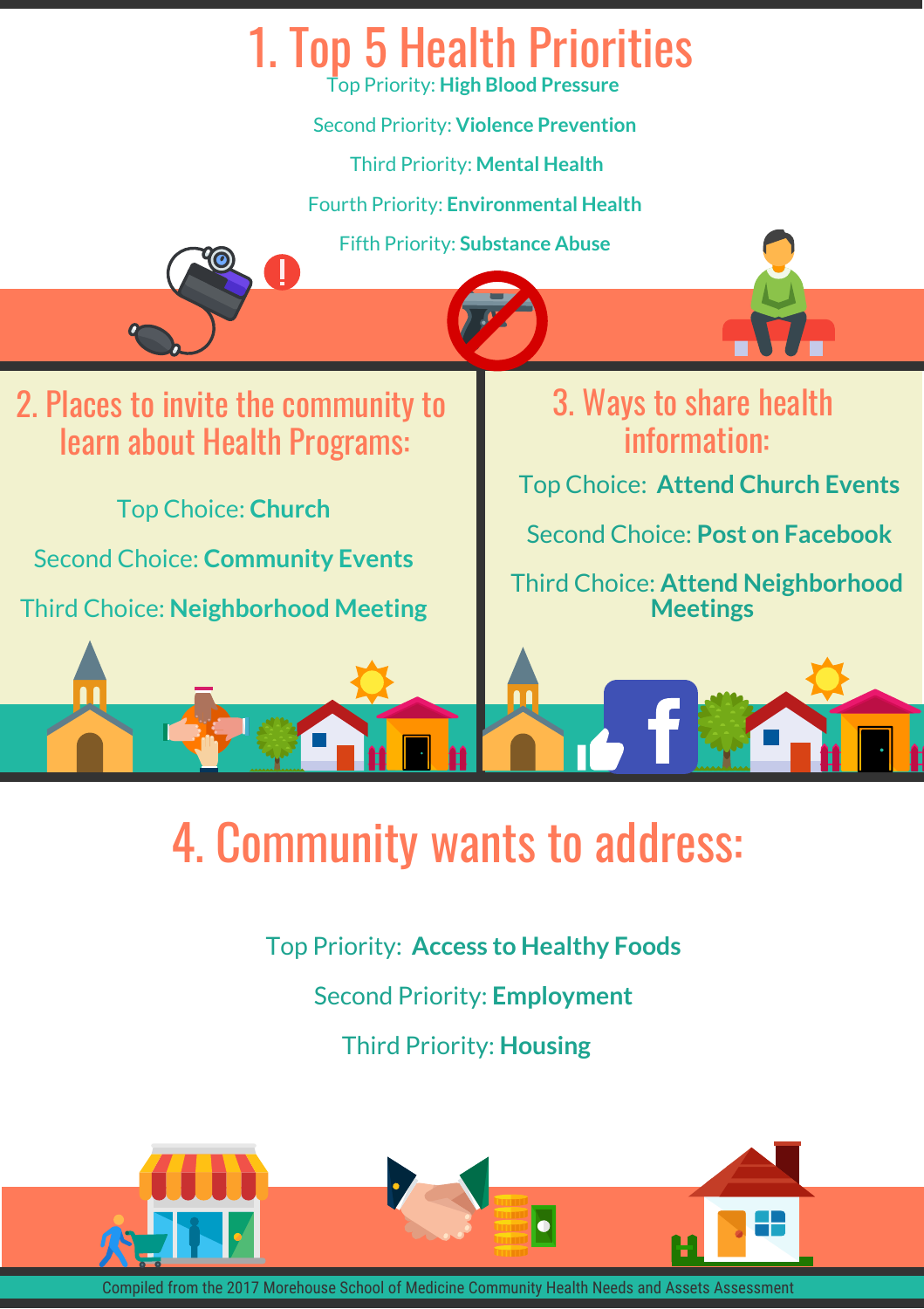

Morehouse School of Medicine Prevention Research Center and its Community Coalition Board conduct the Community Health Needs and Assets Assessment (CHNAA) to engage community residents and ensure that programs and initiatives are responsive to the community.

**Step 1: Survey** 

**Step 2: Analyze** 

**Step 3: Apply** 



# NEIGHBORHOOD PLANNING UNIT Z

**Participants by Neighborhood:** 

**Blair Villa/Poole Creek: 0 residents Browns Mill Park: 8 residents Glenrose Heights: 0 residents Lakewood: 22 residents Leila Vallev: 1 resident Norwood Manor: 8 residents** 

**Orchard Knob: 1 resident Polar Rock: 20 residents Rebel Valley Forest: 0 residents Rosedale Heights: 1 resident South River Gardens: 5 residents Swallow Circle/Baywood: 0 residents Thomasville Heights: 24 residents** 

90 residents from Neighborhood Planning Unit Z were included in the survey.

- 70% of residents surveyed were female
- The average age of the residents surveyed was 65 and up
- Most residents who completed the survey had an income at or  $\bullet$ below \$10,000 which is below the metro Atlanta area's average income of \$55.733.
- Of the residents surveyed, 71% said there were NO health programs in their community.
- 30% of the residents surveyed did NOT have health insurance.

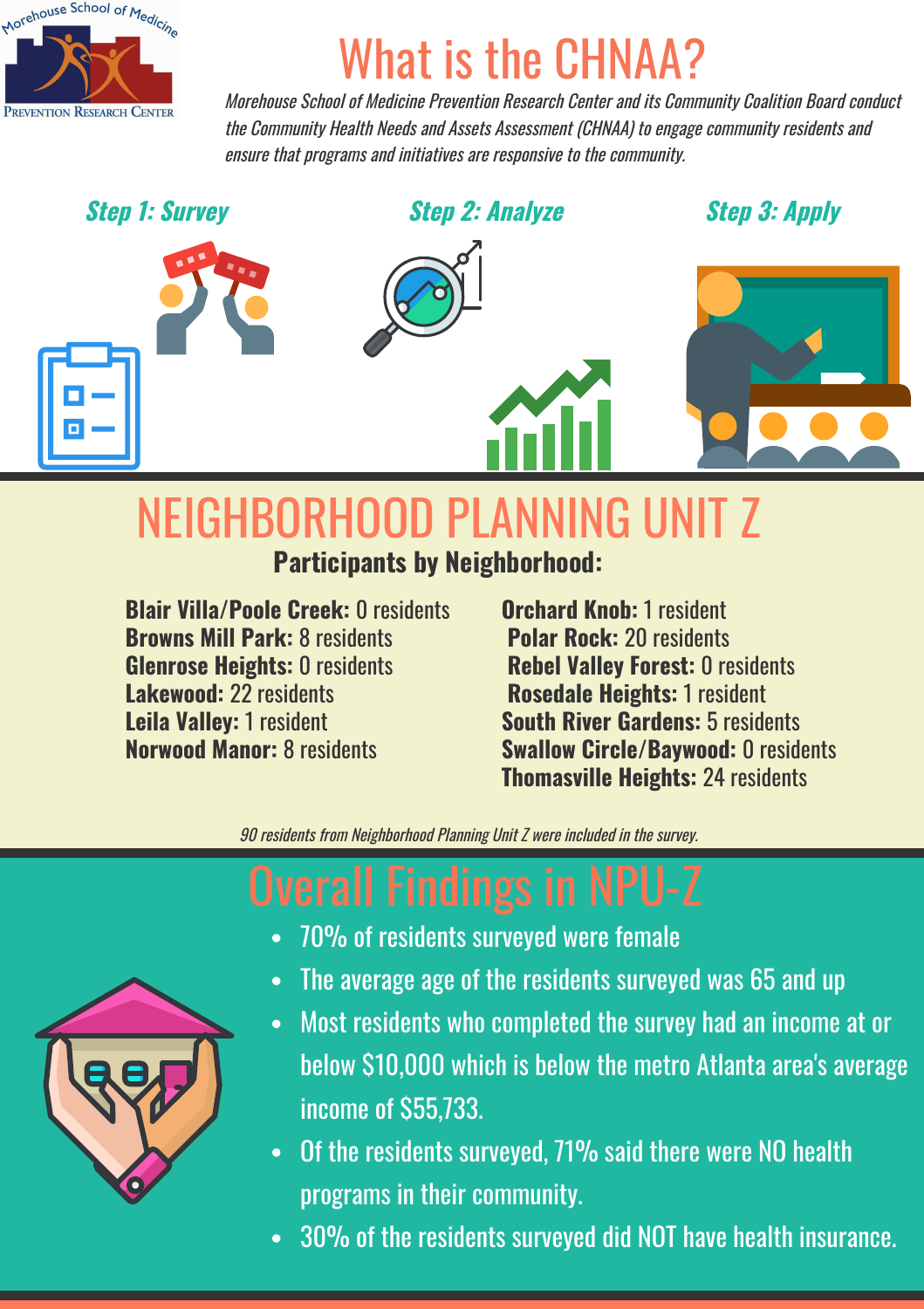

Top Priority: **Access to Health Insurance** 

Second Priority: **Access to Healthy Foods**

Third Priority: **Substance Abuse** 



Compiled from the 2017 Morehouse School of Medicine Community Health Needs and Assets Assessment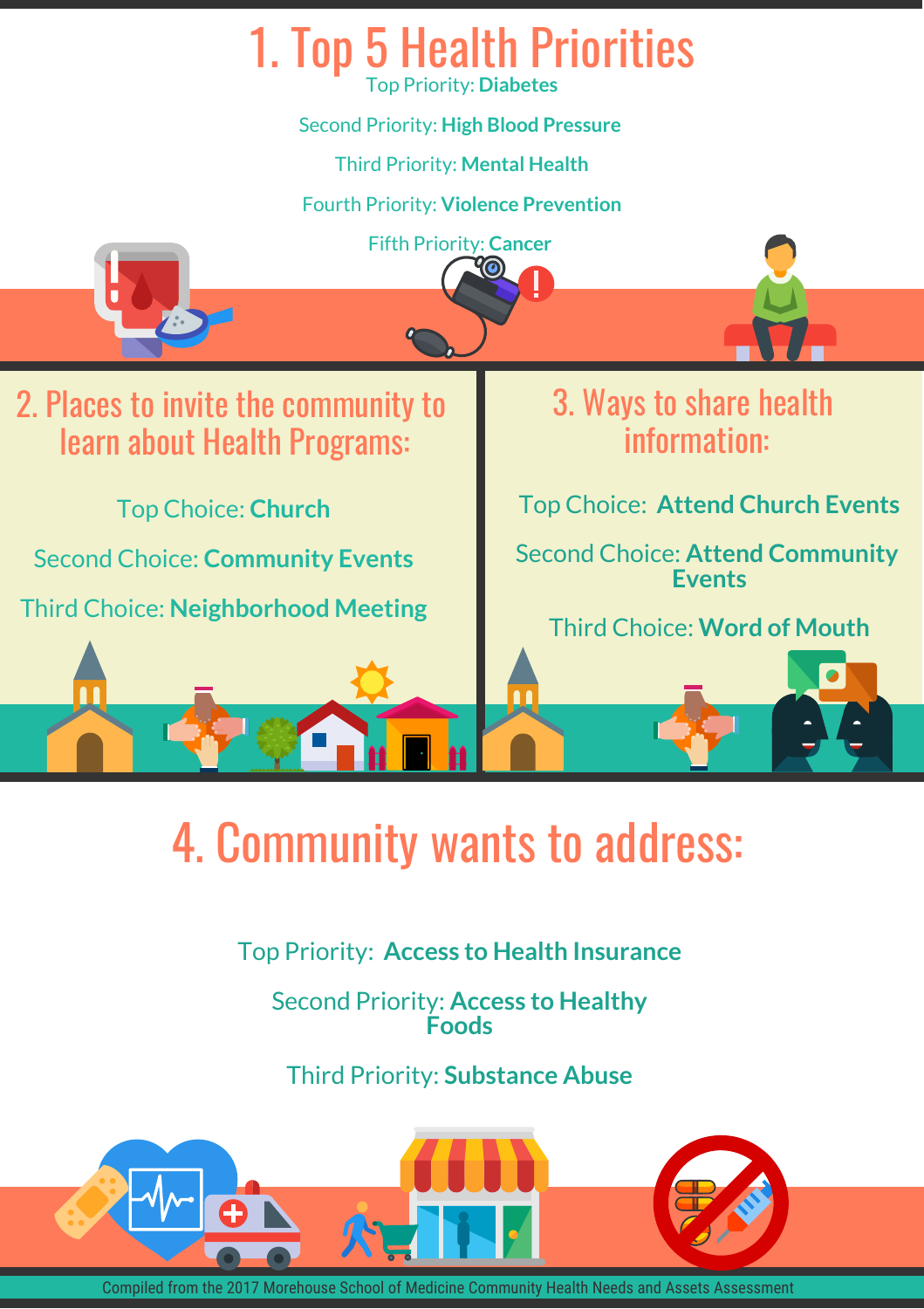

Morehouse School of Medicine Prevention Research Center and its Community Coalition Board conduct the Community Health Needs and Assets Assessment (CHNAA) to engage community residents and ensure that programs and initiatives are responsive to the community.

**Step 1: Survey** 

**Step 2: Analyze** 

**Step 3: Apply** 



### **Participants by Neighborhood:**

**Capitol View: 31 residents Capitol View Manor: 19 residents Hammond Park: 4 residents** 

**Perkerson: 23 residents Sylvan Hills: 36 residents** 

113 residents from Neighborhood Planning Unit X were included in the survey.

- 51% of the residents surveyed were female
- The average age of residents surveyed ranged from 55-64
- Most residents who completed the survey had an income  $\bullet$ between \$10,000-\$25,000 which is below the metro Atlanta area's average income of \$55,733.
- Of the residents surveyed, 45% said there were NO health programs in their community.
- 17% of the residents surveyed did NOT have health insurance.

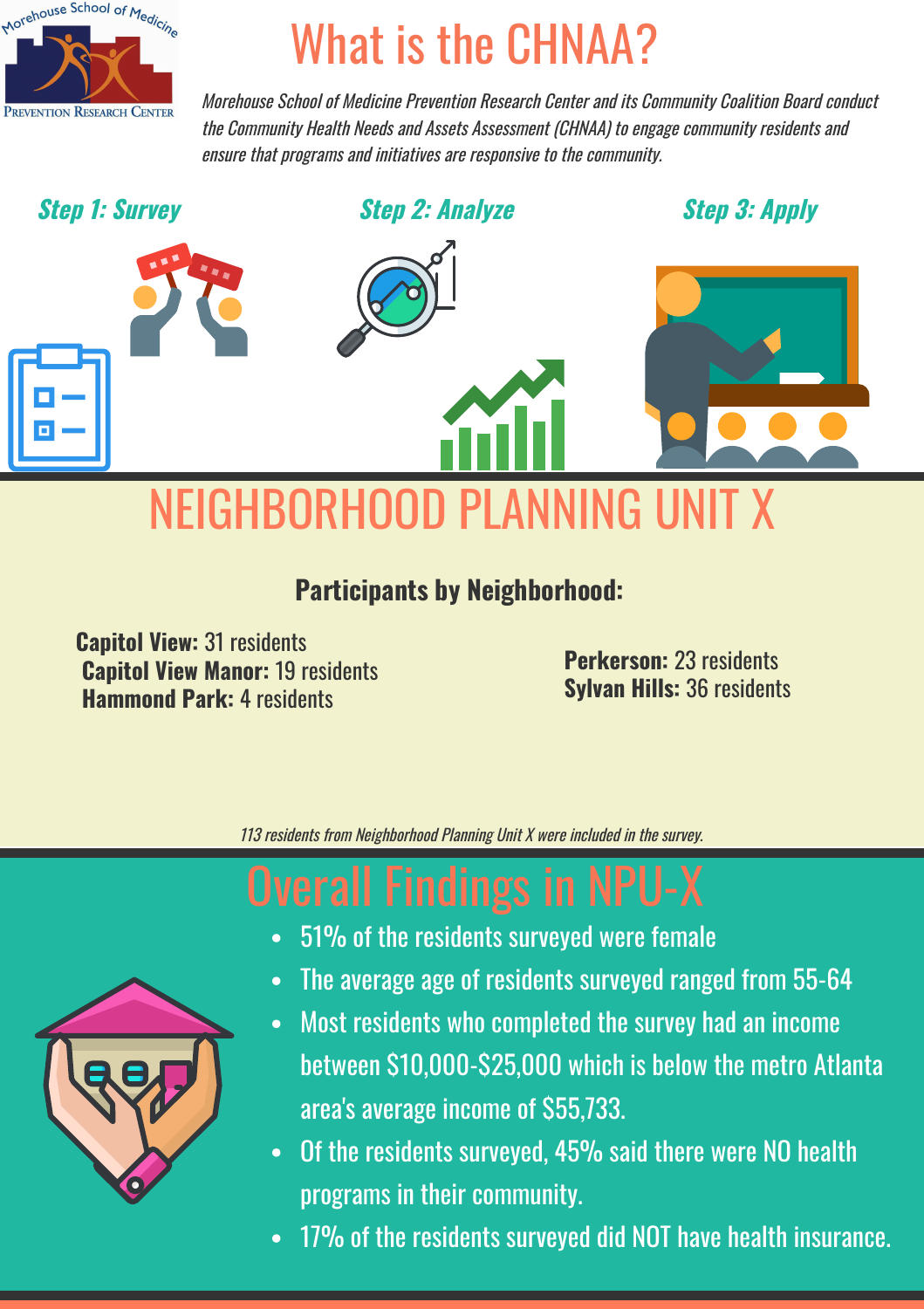

Top Priority: **Access to Health Insurance** 

Second Priority: **Youth Engagement**

Third Priority: **Employment**



Compiled from the 2017 Morehouse School of Medicine Community Health Needs and Assets Assessment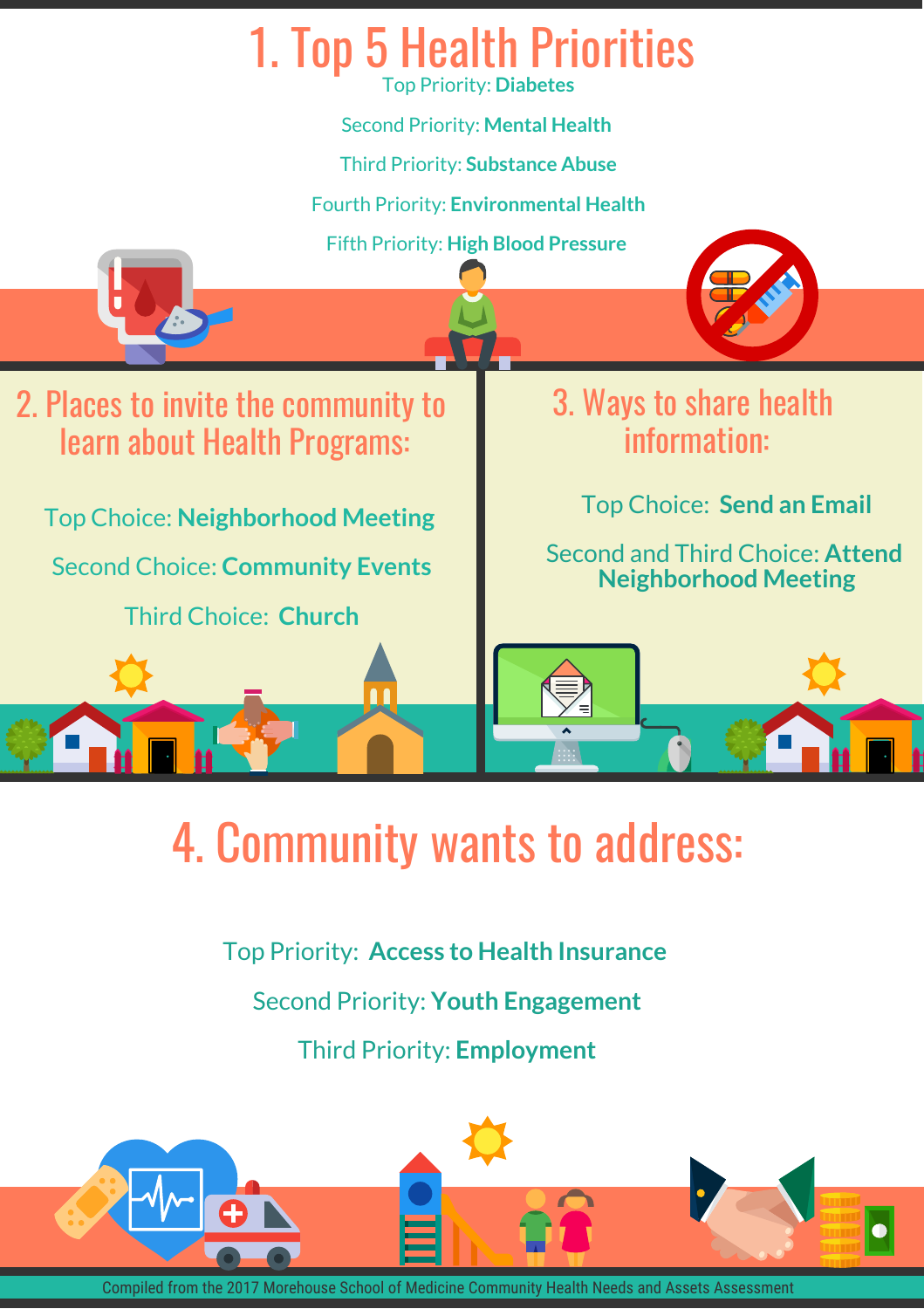

Morehouse School of Medicine Prevention Research Center and its Community Coalition Board conduct the Community Health Needs and Assets Assessment (CHNAA) to engage community residents and ensure that programs and initiatives are responsive to the community.

### **Step 1: Survey**

**Step 2: Analyze** 

**Step 3: Apply** 



## NEIGHBORHOOD PLANNING UNIT Y

### **Participants by Neighborhood:**

**Amal Heights: 1 resident Betmar La Villa: 3 residents** Chosewood Park: 14 residents **Englewood Manor: 0 residents High Point: 4 residents** 

**Joyland: 3 residents Lakewood Heights: 12 residents South Atlanta: 30 residents** The Villages at Carver: 12 residents

79 residents from Neighborhood Planning Unit Y were included in the survey.

- 54% of the residents surveyed were male.
- The average age of residents surveyed ranged from 35-44.
- Most residents who completed the survey had an income at or  $\bullet$ below \$10,000, which is below the metro Atlanta area's average income of \$55.733.
- Of the residents surveyed, 46% said there were NO health  $\bullet$ programs in their community.
- 16% of the residents surveyed did NOT have health insurance.